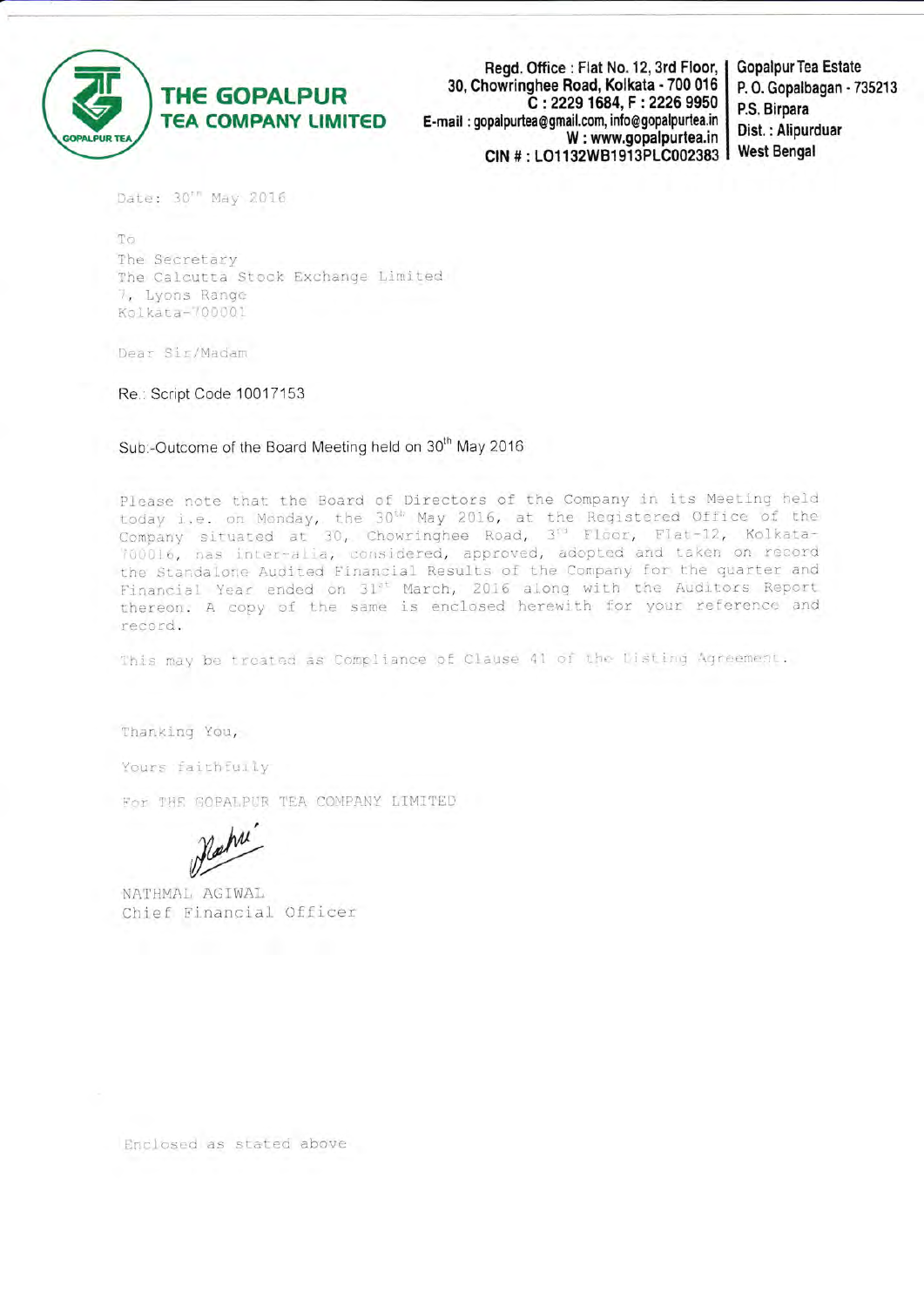

Regd. Office: Flat No. 12, 3rd Floor, 30, Chowringhee Road, Kolkata - 700 016 C: 2229 1684, F: 2226 9950 E-mail: gopalpurtea@gmail.com, info@gopalpurtea.in W: www.gopalpurtea.in CIN #: LO1132WB1913PLC002383 **Gopalpur Tea Estate** P.O. Gopalbagan - 735213 P.S. Birpara Dist. Alipurduar **West Bengal** 

Date: 30<sup>th</sup> May 2016

To The Secretary The Calcutta Stock Exchange Limited 7, Lyons Range Kolkata-700001

Dear Sir/Madam

Re.: Script Code 10017153

# **OFFICE COPY**

Sub:-Declaration regarding Auditors Reports with unmodified opinion for the Standalone Annual Audited Financial Results for the financial year ended 31<sup>st</sup> March, 2016.

In compliance with Regulation 33(3)(d) of the Securities and Exchange Board of India (Listing Obligation and Disclosure Requirements) Regulations, 2015 as amended by Notification No. SEBI/LAD-NRO/GN/2016-2017/001 dated 25<sup>th</sup> May, 2016 and Circular No. SEBI/CIR/CFD/CMD/56/2016 dated 27<sup>th</sup> May 2016, we hereby declare that the Auditors Report issued by M/s. B. Singhal & Co., Chartered Accountants (Firm Registration No. 312197E), the Statutory Auditors of the Company on the Standalone Annual Audited Financial Results for the financial year ended 31st March 2016 are with unmodified opinion.

Kindly take the same on your records.

Thanking You,

Yours faithfully

For THE GOPALPUR TEA COMPANY LIMITED

Raj Kumar Somani Non-Executive Director DIN-00466419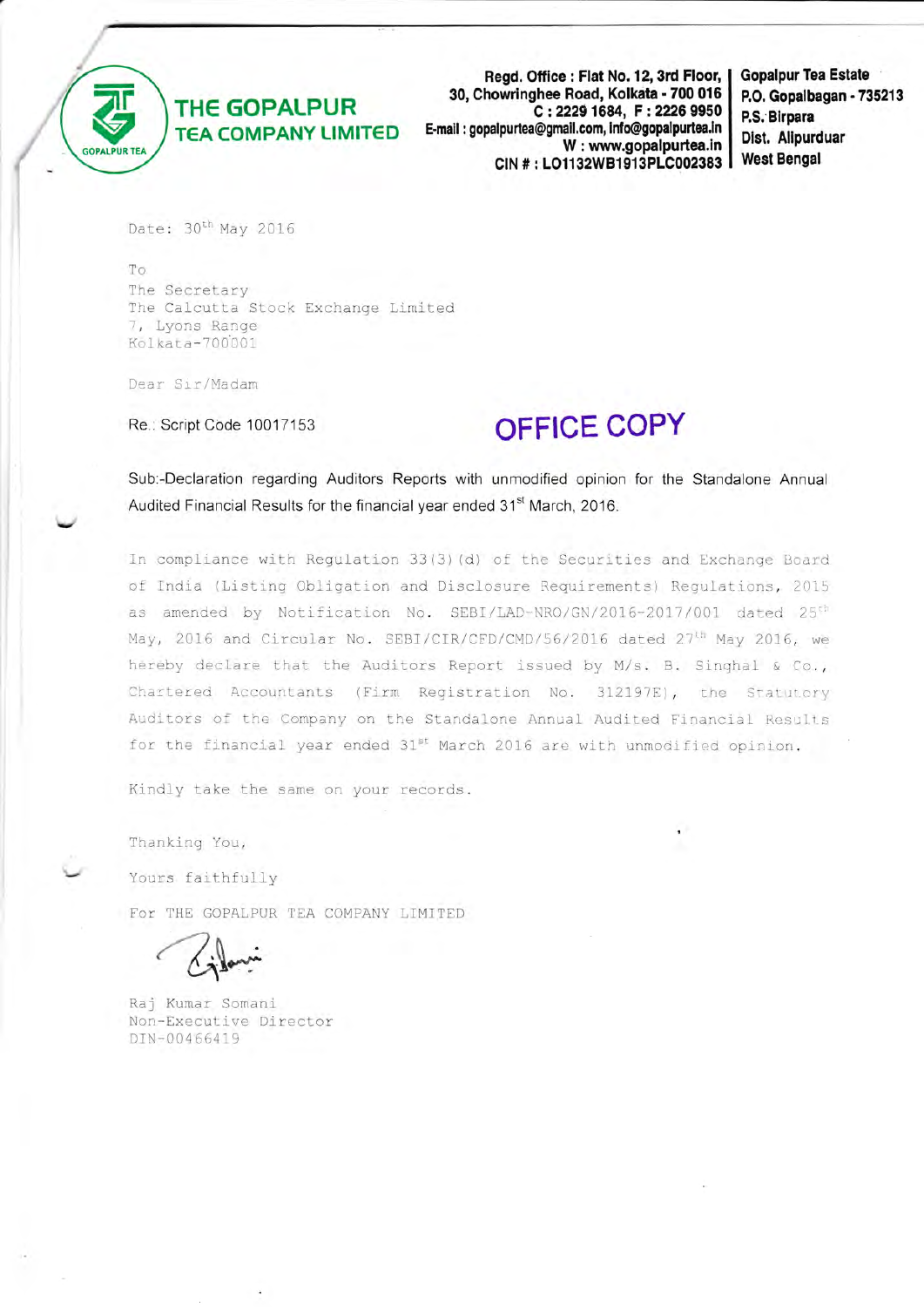## B.SINGHAL & CO Chartered Accountants

### LIMITED REVIEW REPORT

The Board of Directors The Gopalpur Tea Company Limited 30 Chowringhee Road Kolkata 700 016

- 1. We have reviewed the accompanying statement of -audited financial results for the quarter ended 31<sup>st</sup> March, 2016 in which are incorporated the results ('interim financial information') of The Gopalpur Tea Company Limited prepared by the Company pursuant to Clause 41 of the Listing Agreement with the Stock Exchanges in India, which has been initialed by us for identification purpose. This statement is the responsibility of the Company's management and has been approved by the Board of Directors/Committee of Board of Directors. Our responsibility is to issue a report on the Statement based on our review.
- 2. We conducted our review in accordance with the Standard on Review Engagement (SRE) 2400, "Engagements to Review Financial Statements" issued by the Institute of Chartered Accountants of India. This Standard requires that we plan and perform the review to obtain moderate assurance as to whether the financial statements are free of material misstatement.
- 3. A review is limited primarily to inquiries of company personnel and analytical procedures applied to financial data and thus provides less assurance than an audit. We have not performed an audit and accordingly, we do not express an audit opinion.
- 4. Based on our review conducted as above, nothing has come to our attention that causes us to believe that the Statement prepared , fairly in all material respects, in accordance with the applicable Accounting Standards notified pursuant to the Companies as per Section 133 of the Companies Act, 2013 and other recognized accounting practices and policies, has not disclosed the information required to be disclosed in terms of Clause 4l of the Listing Agreement including the manner in which it is to be disclosed, or that it contains any material misstatement.

Place : Kolkata Date:  $30^{th}$  May, 2016



For B. SINGHAL & CO Chartered Accountants FRN 312197E

B. Khondelueu (B.P. Khandelwal) Partner Mem. No. 061382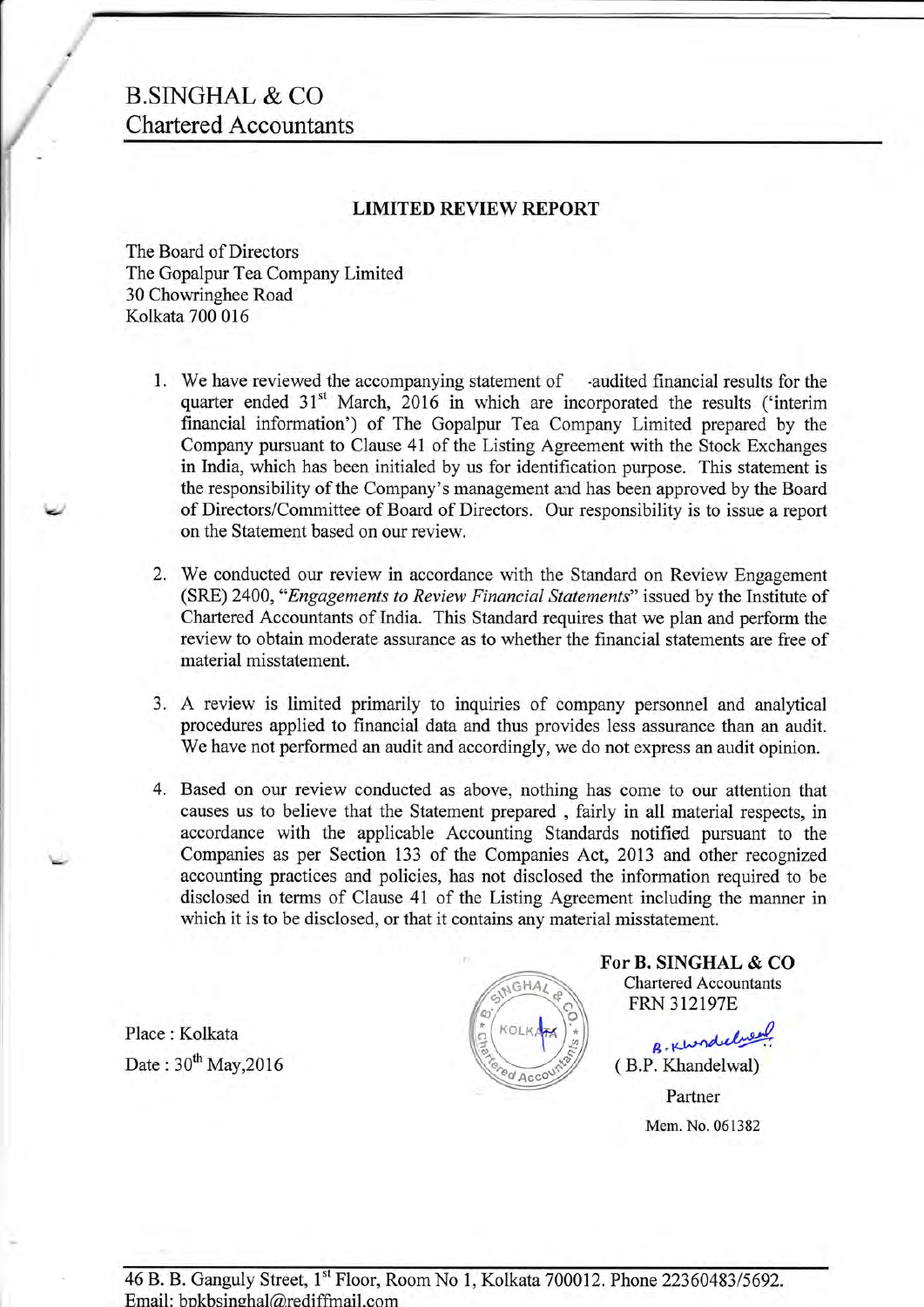THE GOPALPUR TEA CO. LTD.<br>Corporate Identity Number: L01132WB1913PLC002383<br>Regd. Office : Flat-12, 3rd floor, 30 Chowringhee Road, Kolkata-700016<br>Phone : 033-22291725, Email : gopalpurtea@gmail.com

### AUDITED FINANCIAL RESULTS FOR THE YEAR ENDED 31ST MARCH 2016

PARTI

|                | Particulars                                                                                | <b>Three Months</b> |                     |                     | (Rs. In Lakhs)<br>Year Ended |                     |
|----------------|--------------------------------------------------------------------------------------------|---------------------|---------------------|---------------------|------------------------------|---------------------|
| SI.<br>No.     |                                                                                            | Ended<br>31.03.2016 | Ended<br>31.12.2015 | Ended<br>31.03.2015 | Ended<br>31.03.2016          | Ended<br>31.03.2015 |
|                |                                                                                            |                     | (UnAudited)         |                     | (Audited)                    | (Audited)           |
| п.             | Income from operations<br>(a)Net Sales/Income from Operations<br>(b)Other Operating Income | 623.35              | 472.08              | 726.34              | 1,937.60                     | 1,712.52            |
|                | Total income from operations (net)                                                         | 623.35              | 472.08              | 726.34              | 1,937.60                     | 1,712.52            |
| $\overline{2}$ | Expenses                                                                                   |                     |                     |                     |                              |                     |
|                | (a) Purchases of stock-in-trade                                                            |                     |                     |                     |                              |                     |
|                | (b) Changes in inventories of stock-in-trade                                               | $-40.56$            | $-59.28$            | 412.97              | 37.23                        | 1.97                |
|                | (c) Employee benefits expense                                                              | 328.66              | 154.55              | 359.65              | 948.06                       | 821.36              |
|                | (d) Depreciation and amortisation expense                                                  | 17.21               | 10.06               | 19.00               | 53.79                        | 48.16.              |
|                | (e) Other expenses                                                                         | 317.53              | 282.54              | 88.88               | 828.02                       | 809.01              |
|                | Total                                                                                      | 622.84              | 387.87              | 880.50              | 1,867.10                     | 1,680.50            |
| 3              | Profit / (Loss) from operations before other                                               |                     |                     |                     |                              |                     |
|                | income, finance costs and exceptional items(1-2)                                           | 0.51                | 84.21               | $-154.16$           | 70.50                        | 32.02               |
| 4              | Other income                                                                               | 5.03                | 0.34                | 7.46                | 8.54                         | 8.27                |
| 5              | Profit / (Loss) from ordinary activities                                                   |                     |                     |                     |                              |                     |
|                | before finance costs and exceptional items (3+4)                                           | 5.54                | 84.55               | $-146.70$           | 79.04                        | 40.29               |
| 6              | Finance costs                                                                              | 1.23                | 6.15                | 4.75                | 6.60                         | 25.97               |
| 7              | Profit / (Loss) from ordinary activities after                                             |                     |                     |                     |                              |                     |
|                | finance costs but before exceptional items (5-6)                                           | 4.31                | 78.40               | $-151.45$           | 72.44                        | 14.32               |
|                | Exceptional items (Capital Advances w/off)                                                 |                     |                     |                     |                              |                     |
|                | Profit / (Loss) from ordinary activities                                                   |                     |                     |                     |                              |                     |
|                | before tax (7-8)                                                                           | 4.31                | 78.40               | (151.45)            | 72.44                        | 14.32               |
|                | 10 Tax expense including Deferred Tax                                                      | 0.89                | 12.04               | (25.12)             | 10.85                        | (2.70)              |
|                | 11 Net Profit / (Loss) from ordinary activities                                            |                     |                     |                     |                              |                     |
|                | after tax (9 - 10)                                                                         | 3.42                | 66.36               | (126.33)            | 61.59                        | 17.02               |
|                | 12 Extraordinary items (net of tax expense)                                                |                     |                     |                     |                              |                     |
|                | 13 Net Profit / (Loss) for the period (11 - 12)                                            | 3.42                | 66.36               | $-126.33$           | 61.59                        | 17.02               |
|                | 14 Paid-up equity share capital                                                            | 455.89              | 455.89              | 455.89              | 455.89                       | 455.89              |
|                | Face Value of the Share (in Rs.13)                                                         |                     |                     |                     |                              |                     |
|                | 15 Reserve excluding Revaluation Reserves                                                  | ÷                   |                     |                     | 505-58                       | 443-90              |
|                | 16.i Earnings per share (before exceptional items) (in Ks.FC) (not annualised):            |                     |                     |                     |                              |                     |
|                | (a) Basic                                                                                  | 0.19                | 2.18                | (4.16)              | 2.03                         | 0.56                |
|                | (b) Diluted                                                                                | 0.19                | 2.18                | (4.16)              | 2.03                         | 0.56                |
|                | 16.ii Earnings per share (after exceptional items) (in Rs.150)(not annualised):            |                     |                     |                     |                              |                     |
|                | (a) Basic                                                                                  | 0.19                | 2.18                | (4.16)              | 2.03                         | 0.56                |
|                | (b) Diluted                                                                                | 0.19                | 2.18                | (4.16)              | 2.03                         | 0.56                |

PART II

|   | PARTICULARS OF SHAREHOLDINGS                                                                         | <b>Three Months</b>       |                     |                     | Year Ended          |                     |
|---|------------------------------------------------------------------------------------------------------|---------------------------|---------------------|---------------------|---------------------|---------------------|
|   |                                                                                                      | Ended<br>31.03.2016       | Ended<br>31.12.2015 | Ended<br>31.03.2015 | Ended<br>31.03.2016 | Ended<br>31.03.2015 |
|   | <b>Particulars of Shareholding</b>                                                                   |                           |                     |                     |                     |                     |
|   | Public Shareholding                                                                                  |                           |                     |                     |                     |                     |
|   | - No. of Shares                                                                                      | 844700                    | 809700              | 809700              | 844700              | 809700              |
|   | -- Percentage of Shareholding                                                                        | 27.79%                    | 26.64%              | 26.64%              | 27.79%              | 26.64%              |
| 2 | Promoters and Promoter Group Shareholding **                                                         |                           |                     |                     |                     |                     |
|   | (a) Pledged/Encumbered                                                                               |                           |                     |                     |                     |                     |
|   | Number of Shares                                                                                     | Nil                       | Nil                 | Nil                 | Nil                 | Nil                 |
|   | Percentage of Shares (as a % of the total shareholding of promoter and                               | Nil                       | Nil                 | Nil                 | Nil                 | Nil                 |
|   | Percentage of Shares (as a % of the total shareholding of the total share capital<br>of the company) | Nil                       | Nil                 | Nil                 | Nil                 | Nil                 |
|   | b)Non-encumbered                                                                                     |                           |                     |                     |                     |                     |
|   | Number of Shares                                                                                     | 2194572                   | 2229572             | 2229572             | 2194572             | 2229572             |
|   | Percentage of Shares (as a % of the total shareholding of promoter and<br>promoter group)            | 100%                      | 100%                | 100%                | 100%                | 100%                |
|   | Percentage of Shares (as a % of the total shareholding of the total share capital<br>of the company) | 72.21%                    | 73.36%              | 73.36%              | 72.21%              | 73.36%              |
|   | Particulars                                                                                          | 3 months Ended 31/03/2016 |                     |                     |                     |                     |
|   | INVESTOR COMPLAINTS                                                                                  |                           |                     |                     |                     |                     |

Pending at the beginning of the quarter Received during the quarter Disposed of during the quarter Remaining unresolved at the end of the quarter



 $NIL$  $NIL$ 

**NIL** 

 $NIL$ 

The Gopalpur Tea Co. Ltd. Gillaux